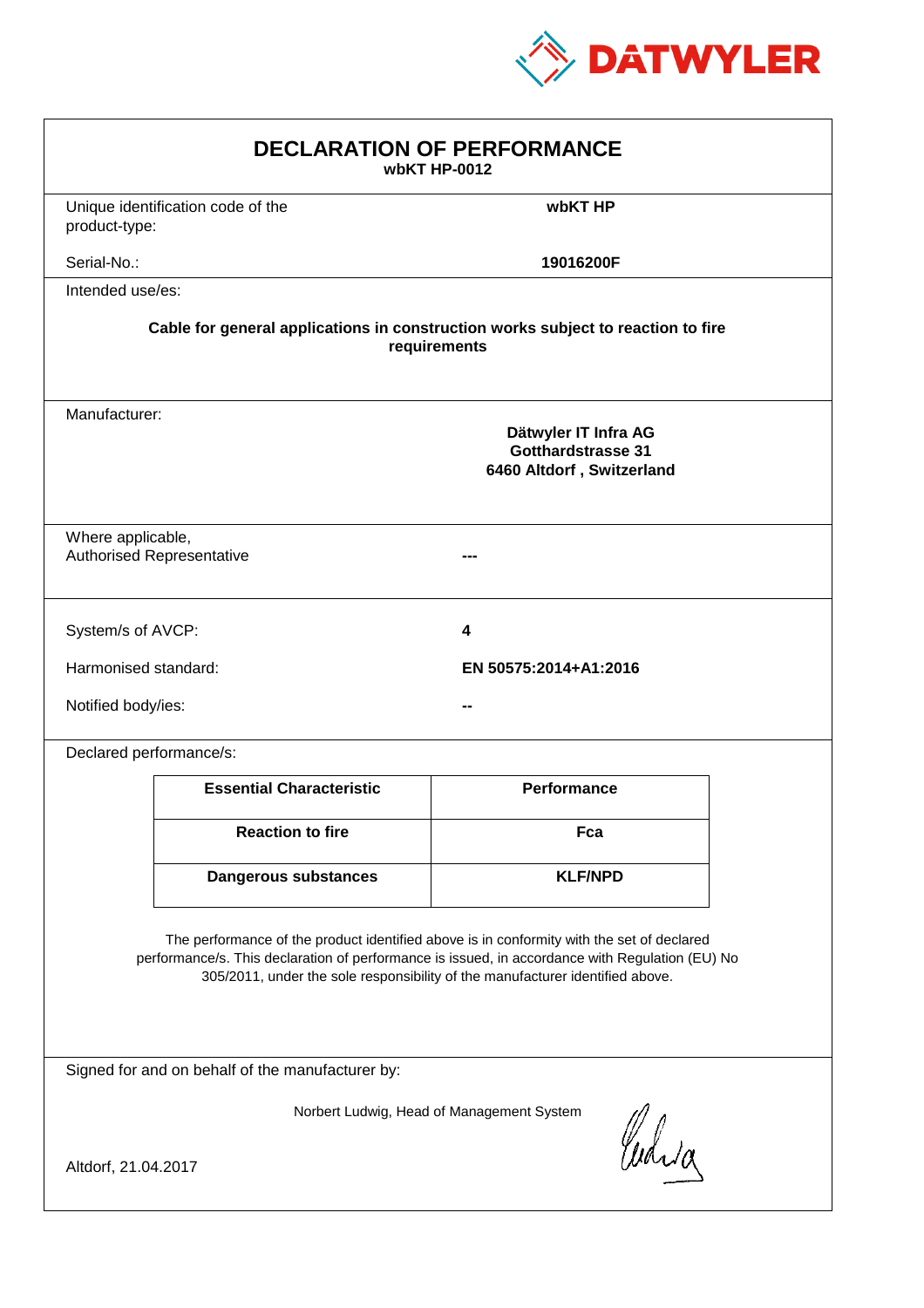

| LEISTUNGSERKLÄRUNG<br>wbKT HP-0012                                                                                                                                                                                                                         |                                                                             |                |  |  |
|------------------------------------------------------------------------------------------------------------------------------------------------------------------------------------------------------------------------------------------------------------|-----------------------------------------------------------------------------|----------------|--|--|
| wbKT HP<br>Eindeutiger Kenncode des Produkttyps:                                                                                                                                                                                                           |                                                                             |                |  |  |
| Serien-Nr.:                                                                                                                                                                                                                                                |                                                                             | 19016200F      |  |  |
| Verwendungszweck(e):                                                                                                                                                                                                                                       |                                                                             |                |  |  |
| Kabel/Leitung für allgemeine Anwendungen in Bauwerken in Bezug auf die<br>Anforderungen an das Brandverhalten                                                                                                                                              |                                                                             |                |  |  |
| Hersteller:<br>Dätwyler IT Infra AG<br><b>Gotthardstrasse 31</b><br>6460 Altdorf, Switzerland                                                                                                                                                              |                                                                             |                |  |  |
|                                                                                                                                                                                                                                                            | Wo anwendbar, Bevollmächtigter:                                             |                |  |  |
|                                                                                                                                                                                                                                                            | System(e) zur Bewertung und Überprüfung der<br>Leistungsbeständigkeit:<br>4 |                |  |  |
|                                                                                                                                                                                                                                                            | Harmonisierte Norm:<br>EN 50575:2014+A1:2016                                |                |  |  |
|                                                                                                                                                                                                                                                            | Notifizierte Stelle(n):                                                     |                |  |  |
| Erklärte Leistung(en):                                                                                                                                                                                                                                     |                                                                             |                |  |  |
|                                                                                                                                                                                                                                                            | <b>Wesentliche Merkmale</b>                                                 | Leistung       |  |  |
|                                                                                                                                                                                                                                                            | <b>Brandverhalten</b>                                                       | Fca            |  |  |
|                                                                                                                                                                                                                                                            | Gefährliche Stoffe                                                          | <b>KLF/NPD</b> |  |  |
| Die Leistung des vorstehenden Produkts entspricht der erklärten Leistung/den erklärten<br>Leistungen. Für die Erstellung der Leistungserklärung im Einklang mit der Verordnung (EU) Nr.<br>305/2011 ist allein der obengenannte Hersteller verantwortlich. |                                                                             |                |  |  |
| Unterzeichnet für den Hersteller und im Namen des Herstellers von:                                                                                                                                                                                         |                                                                             |                |  |  |
| Norbert Ludwig, Head of Management System                                                                                                                                                                                                                  |                                                                             |                |  |  |
| Curica<br>Altdorf, 21.04.2017                                                                                                                                                                                                                              |                                                                             |                |  |  |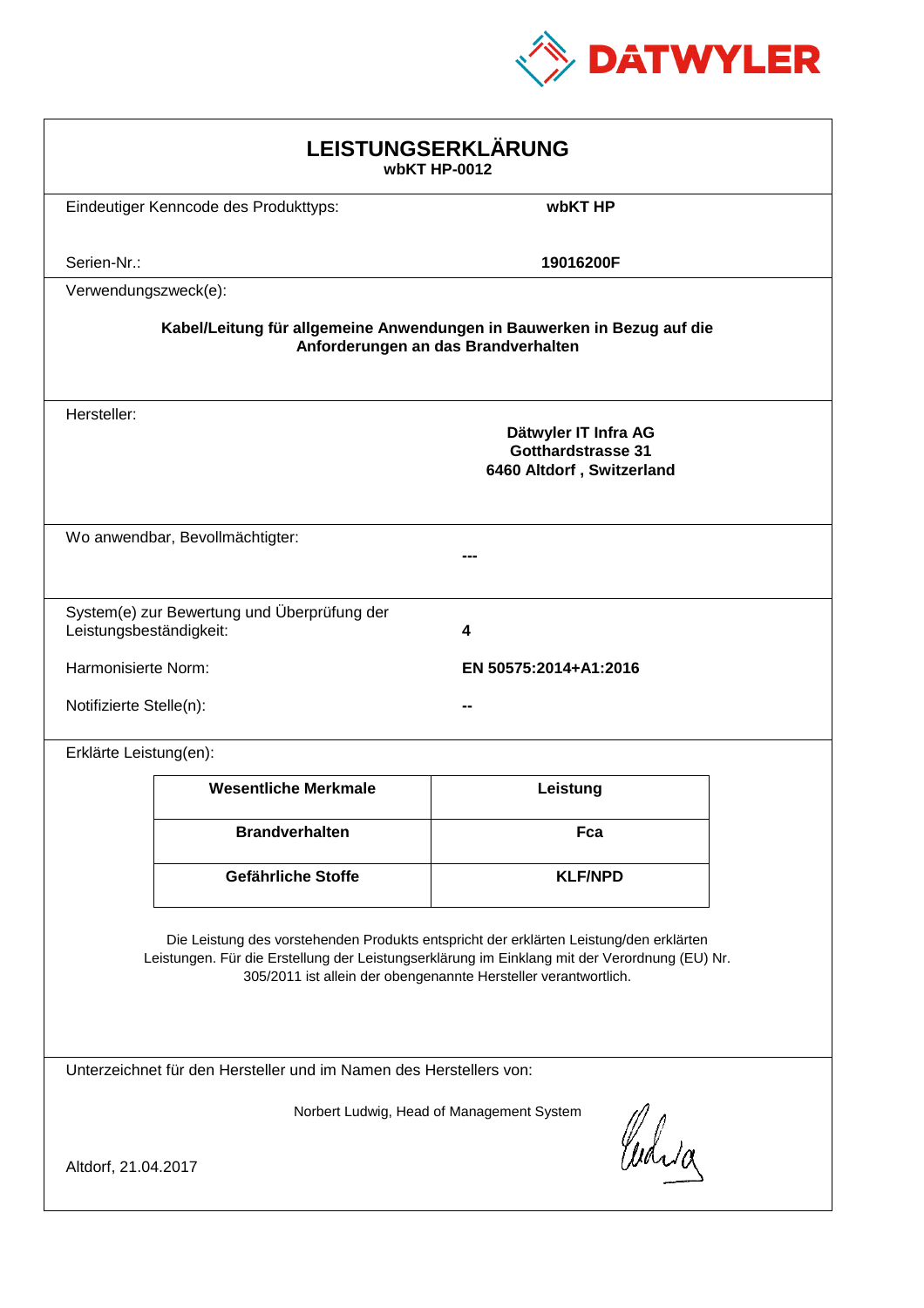

| <b>PRESTATIEVERKLARING</b><br>wbKT HP-0012                                                                                                                                                                                                                                  |                                     |                                                                         |  |  |
|-----------------------------------------------------------------------------------------------------------------------------------------------------------------------------------------------------------------------------------------------------------------------------|-------------------------------------|-------------------------------------------------------------------------|--|--|
| producttype:                                                                                                                                                                                                                                                                | Unieke identificatiecode van het    | wbKT HP                                                                 |  |  |
| Serienr.:                                                                                                                                                                                                                                                                   |                                     | 19016200F                                                               |  |  |
| Beoogd(e) gebruik(en):                                                                                                                                                                                                                                                      |                                     |                                                                         |  |  |
| Kabels voor algemene toepassingen in bouwwerken die onder<br>voorschriften inzake materiaalgedrag bij brand vallen                                                                                                                                                          |                                     |                                                                         |  |  |
| Fabrikant:                                                                                                                                                                                                                                                                  |                                     | Dätwyler IT Infra AG<br>Gotthardstrasse 31<br>6460 Altdorf, Switzerland |  |  |
|                                                                                                                                                                                                                                                                             | indien van toepassing, Gemachtigde: |                                                                         |  |  |
| Het systeem of de systemen voor de<br>beoordeling en verificatie van de<br>4<br>prestatiebestendigheid:<br>Geharmoniseerde norm:<br>EN 50575:2014+A1:2016<br>Aangemelde instantie(s):                                                                                       |                                     |                                                                         |  |  |
| Aangegeven prestatie(s)                                                                                                                                                                                                                                                     |                                     |                                                                         |  |  |
|                                                                                                                                                                                                                                                                             | Essentiële kenmerken                | <b>Prestatie</b>                                                        |  |  |
|                                                                                                                                                                                                                                                                             | <b>Brandreactie</b>                 | Fca                                                                     |  |  |
|                                                                                                                                                                                                                                                                             | Gevaarlijke stoffen                 | <b>KLF/NPD</b>                                                          |  |  |
| De prestaties van het hierboven omschreven product zijn conform de aangegeven prestaties. Deze<br>prestatieverklaring wordt in overeenstemming met Verordening (EU) nr. 305/2011 onder de exclusieve<br>verantwoordelijkheid van de hierboven vermelde fabrikant verstrekt. |                                     |                                                                         |  |  |
| Ondertekend voor en namens de fabrikant door:                                                                                                                                                                                                                               |                                     |                                                                         |  |  |
| Norbert Ludwig, Head of Management System<br>Curia<br>Altdorf, 21.04.2017                                                                                                                                                                                                   |                                     |                                                                         |  |  |
|                                                                                                                                                                                                                                                                             |                                     |                                                                         |  |  |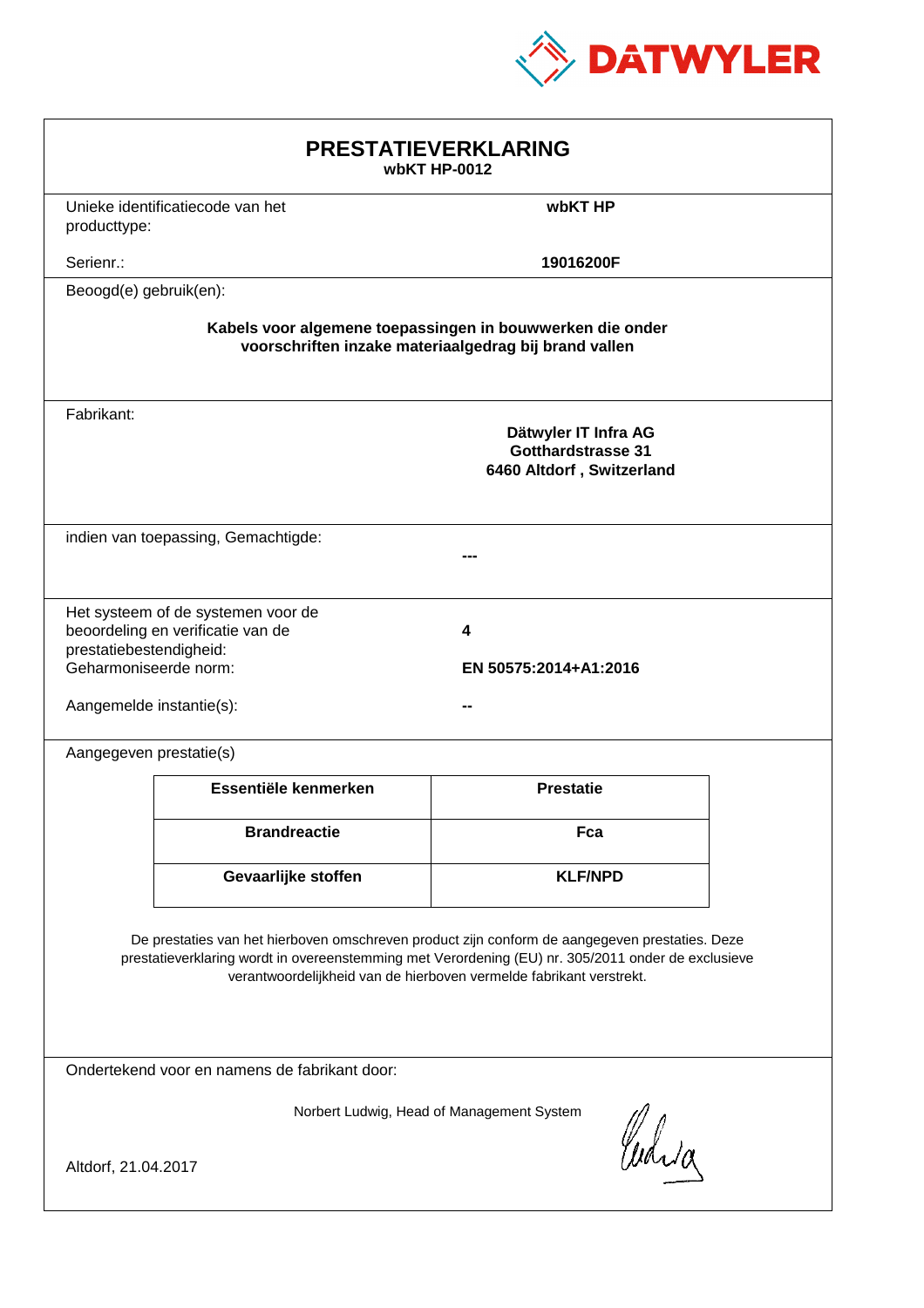

| DÉCLARATION DES PERFORMANCES<br>wbKT HP-0012                   |                                                                   |                                                                                                                                                                                                                                                                  |  |
|----------------------------------------------------------------|-------------------------------------------------------------------|------------------------------------------------------------------------------------------------------------------------------------------------------------------------------------------------------------------------------------------------------------------|--|
| produit type:                                                  | Code d'identification unique du                                   | wbKT HP                                                                                                                                                                                                                                                          |  |
| Numéro de série:                                               |                                                                   | 19016200F                                                                                                                                                                                                                                                        |  |
| Usage(s) prévu(s):                                             |                                                                   |                                                                                                                                                                                                                                                                  |  |
|                                                                |                                                                   | Câble pour applications générales dans les ouvrages de construction soumis<br>aux exigences de réaction au feu                                                                                                                                                   |  |
| Fabricant:                                                     |                                                                   | Dätwyler IT Infra AG<br><b>Gotthardstrasse 31</b><br>6460 Altdorf, Switzerland                                                                                                                                                                                   |  |
|                                                                | Le cas échéant, Mandataire                                        |                                                                                                                                                                                                                                                                  |  |
| performances:<br>Norme harmonisée:<br>Organisme(s) notifié(s): | Système(s) d'évaluation et de<br>vérification de la constance des | 4<br>EN 50575:2014+A1:2016                                                                                                                                                                                                                                       |  |
|                                                                | Performance(s) déclarée(s):                                       |                                                                                                                                                                                                                                                                  |  |
|                                                                | Caractéristique essentielle                                       | <b>Performance</b>                                                                                                                                                                                                                                               |  |
|                                                                | <b>Réaction au feu</b>                                            | Fca                                                                                                                                                                                                                                                              |  |
|                                                                | <b>Substances dangereuses</b>                                     | <b>KLF/NPD</b>                                                                                                                                                                                                                                                   |  |
|                                                                |                                                                   | Les performances du produit identifié ci-dessus sont conformes aux performances déclarées.<br>Conformément au règlement (UE) no 305/2011, la présente déclaration des performances est<br>établie sous la seule responsabilité du fabricant mentionné ci-dessus. |  |
|                                                                | Signé pour le fabricant et en son nom par:                        |                                                                                                                                                                                                                                                                  |  |
| Altdorf, 21.04.2017                                            |                                                                   | Norbert Ludwig, Head of Management System<br>Curia                                                                                                                                                                                                               |  |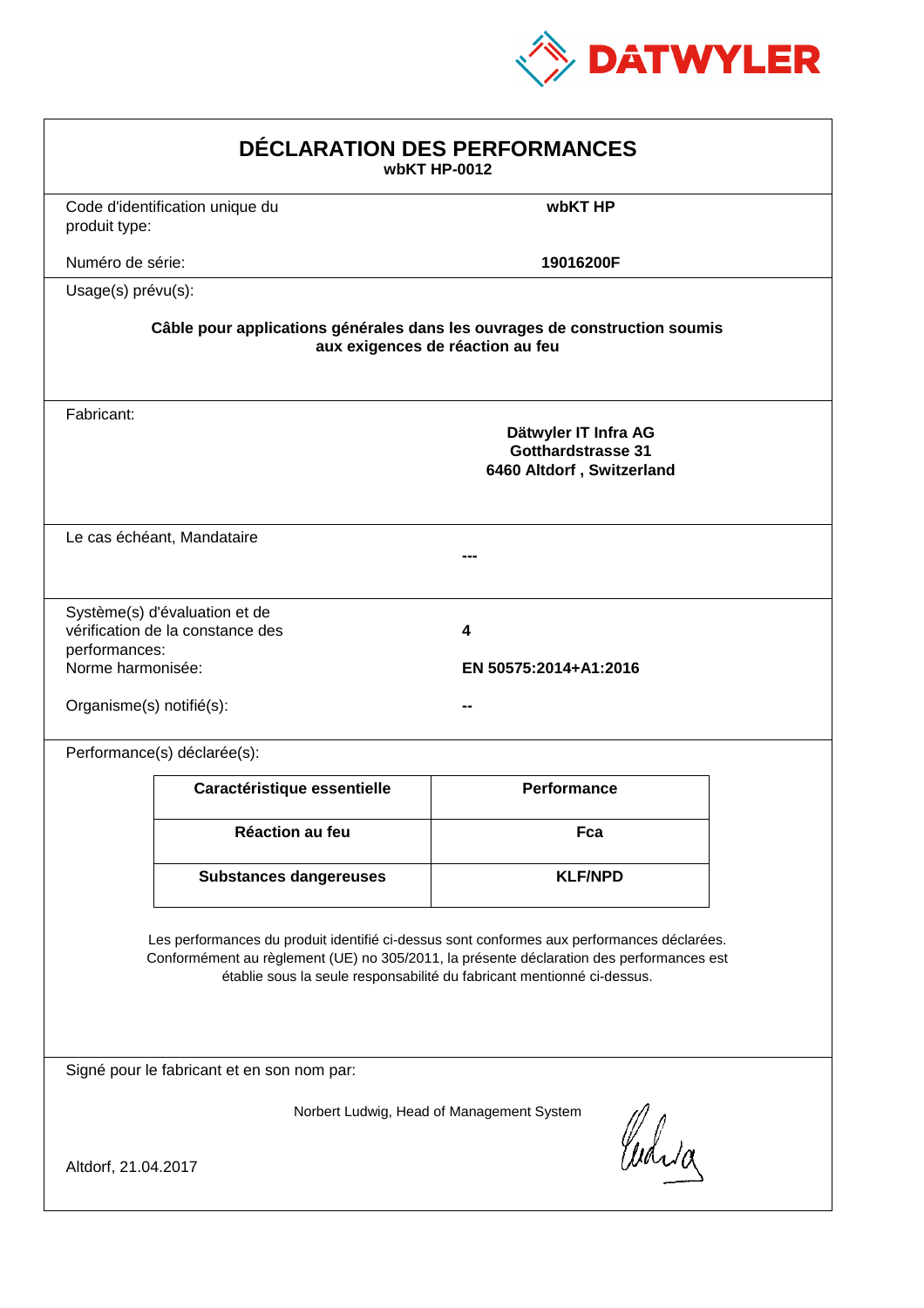

| <b>DECLARACIÓN DE PRESTACIONES</b><br>wbKT HP-0012                                                                                                                                                                                                                                             |                                                                                                        |                            |  |  |  |
|------------------------------------------------------------------------------------------------------------------------------------------------------------------------------------------------------------------------------------------------------------------------------------------------|--------------------------------------------------------------------------------------------------------|----------------------------|--|--|--|
| producto tipo:                                                                                                                                                                                                                                                                                 | Código de identificación única del                                                                     | wbKT HP                    |  |  |  |
| Número de serie:                                                                                                                                                                                                                                                                               |                                                                                                        | 19016200F                  |  |  |  |
| Usos previstos:                                                                                                                                                                                                                                                                                |                                                                                                        |                            |  |  |  |
|                                                                                                                                                                                                                                                                                                | Cable sujeto a requisitos de reacción al fuego para aplicaciones generales en obras<br>de construcción |                            |  |  |  |
| Fabricante:                                                                                                                                                                                                                                                                                    | Dätwyler IT Infra AG<br><b>Gotthardstrasse 31</b><br>6460 Altdorf, Switzerland                         |                            |  |  |  |
|                                                                                                                                                                                                                                                                                                | En su caso, Representante autorizado:                                                                  |                            |  |  |  |
| (EVCP):<br>Norma armonizada:<br>Organismos notificados:                                                                                                                                                                                                                                        | Sistemas de evaluación y verificación<br>de la constancia de las prestaciones                          | 4<br>EN 50575:2014+A1:2016 |  |  |  |
|                                                                                                                                                                                                                                                                                                | Prestaciones declaradas:                                                                               |                            |  |  |  |
|                                                                                                                                                                                                                                                                                                | Característica esencial                                                                                | <b>Prestaciones</b>        |  |  |  |
|                                                                                                                                                                                                                                                                                                | Reacción al fuego                                                                                      | Fca                        |  |  |  |
|                                                                                                                                                                                                                                                                                                | <b>Sustancias peligrosas</b>                                                                           | <b>KLF/NPD</b>             |  |  |  |
| Las prestaciones del producto identificado anteriormente son conformes con el conjunto de<br>prestaciones declaradas. La presente declaración de prestaciones se emite, de conformidad con<br>el Reglamento (UE) nº 305/2011, bajo la sola responsabilidad del fabricante arriba identificado. |                                                                                                        |                            |  |  |  |
|                                                                                                                                                                                                                                                                                                | Firmado por y en nombre del fabricante por:                                                            |                            |  |  |  |
| Norbert Ludwig, Head of Management System<br>Curia                                                                                                                                                                                                                                             |                                                                                                        |                            |  |  |  |
| Altdorf, 21.04.2017                                                                                                                                                                                                                                                                            |                                                                                                        |                            |  |  |  |